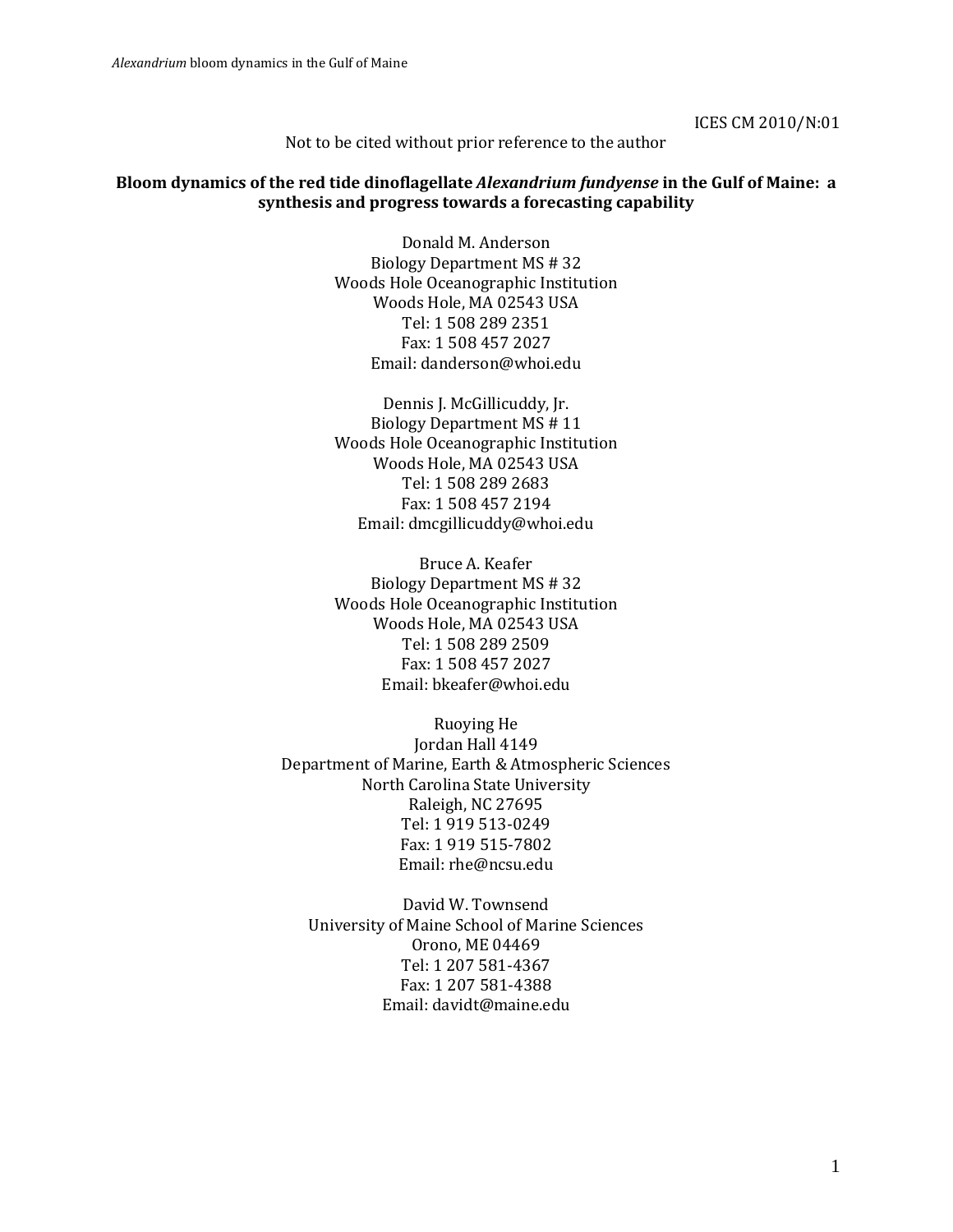### **ABSTRACT**

Paralytic shellfish poisoning (PSP) is a recurrent and widespread problem in the Gulf of Maine (GOM) caused by the dinoflagellate *Alexandrium fundyense.* Blooms of this species have been the subject of more than a decade of investigation through the ECOHAB-GOM and GOMTOX research programs. Multiple large-scale field surveys have provided data that were combined with mooring observations, satellite-tracked drifters, and numerical model simulations to document the complex dynamics of *A. fundyense* blooms within this region. A detailed conceptual model of *A. fundyense* bloom dynamics and PSP toxicity in the region is summarized here, highlighting where possible the key physiological, behavioral, and environmental or oceanographic factors involved. A numerical model has also been developed and evaluated against cruise observations and other data. The status of those modeling efforts is discussed, including recent efforts to provide seasonal forecasts of *Alexandrium* bloom magnitude, and near-real time hindcasts and forecasts of use to resource managers.

### **INTRODUCTION**

Paralytic shellfish poisoning (PSP) is a recurrent and serious problem caused by blooms of toxic dinoflagellate species within the genus *Alexandrium*. The neurotoxin saxitoxin and its congeners is produced by these organisms and accumulated by filter-feeding shellfish and other grazers who ultimately pass the toxin on to humans and animals at higher trophic levels, leading to illness, incapacitation, and even death.

PSP toxicity is a recurrent and widespread problem in the Gulf of Maine (GOM), affecting vast expanses of the region's nearshore and offshore shellfish (Shumway et al., 1988; Anderson, 1997). Toxicity was historically restricted to the far eastern sections of Maine and the Bay of Fundy (Fig. 1; Hurst, 1975; Shumway et al., 1988) until a massive, visible red tide of *Alexandrium fundyense[1](#page-1-0)* stretched from southern Maine through New Hampshire and into Massachusetts in 1972, causing toxicity in southern and western areas for the first time. Virtually every year since the 1972 outbreak, western Maine has experienced PSP outbreaks, and on a less-frequent basis, New Hampshire and Massachusetts have as well. This pattern has been viewed as a direct result of *Alexandrium* cysts being retained in western GOM waters once introduced there by the 1972 bloom (Anderson and Wall, 1978).

PSP is not uniform across the GOM, but instead reflects *Alexandrium* growth and toxin accumulation in several separate zones defined by circulation patterns and the temporal distribution of the dinoflagellate. As described in Anderson (1997), each of these "habitats" is thought to have a unique set of environmental and oceanographic forcings that determines the timing and extent of bloom development and transport within that zone, and that regulates the extent of genetic exchange with adjacent zones.

Within the GOM region, five "habitats" can be identified in which toxic *Alexandrium* blooms occur (Anderson, 1997; Fig. 1). These can be defined as: 1) eastern Maine - the eastern Maine coastal

<span id="page-1-0"></span>1 Both *A. tamarense* and *A. fundyense* occur in the Gulf of Maine. We consider these to be varieties of the same species (Anderson et al. 1994; Scholin et al. 1995). Neither antibody nor oligonucleotide probes can distinguish between them, and only detailed analysis of the thecal plates on individual cells can provide this resolution. This is not practical for large numbers of field samples. Accordingly, for the purpose of this study,

the name *A. fundyense* is used to refer to both forms.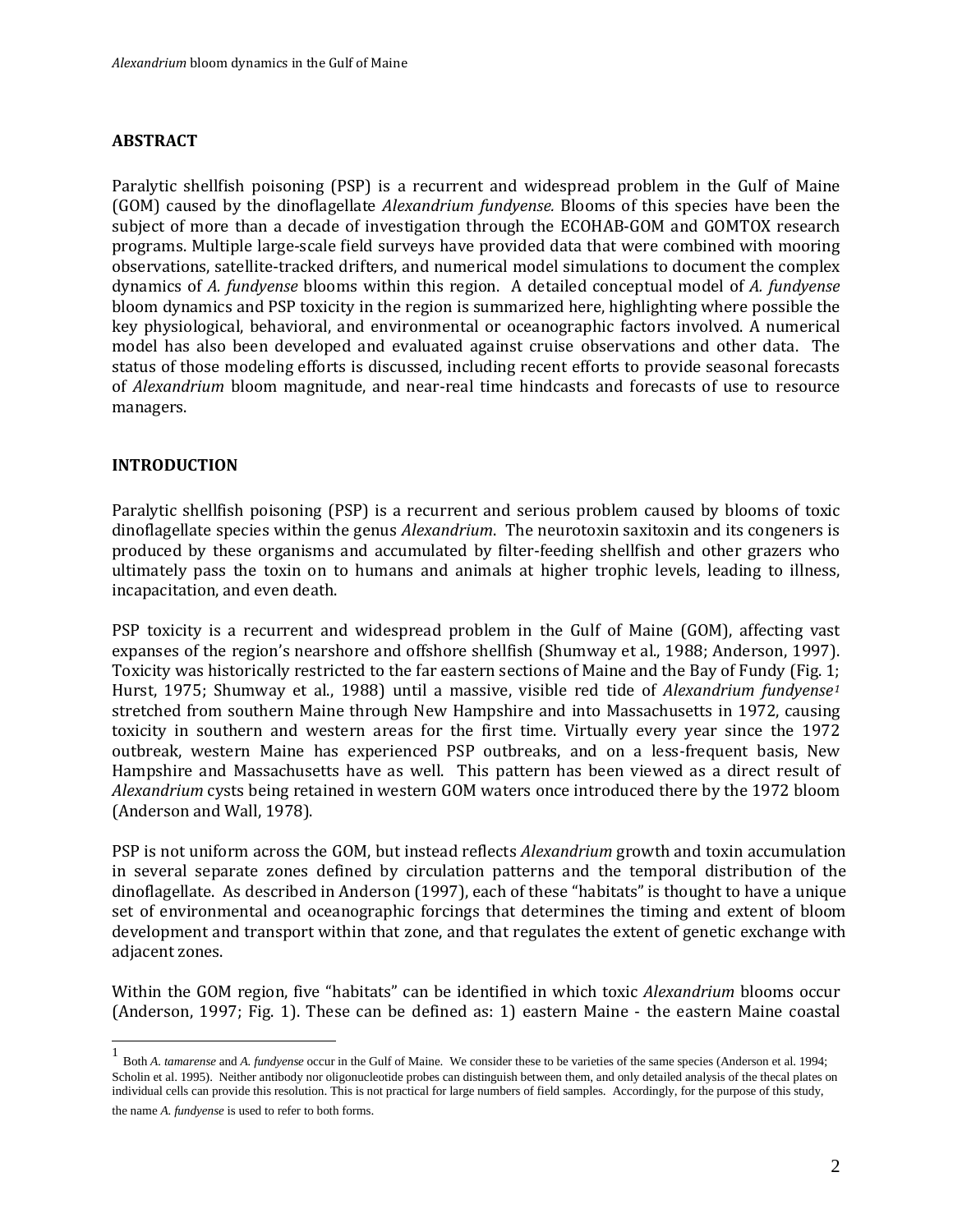current (EMCC) region; 2) western Maine, New Hampshire, and northern Massachusetts – the western Maine coastal current (WMCC) region; 3) Massachusetts and Cape Cod Bays; 4) Georges Bank (GB), the Great South Channel (GSC), and Nantucket Shoals (NS); and 5) isolated salt ponds and embayments. Our knowledge of *Alexandrium* dynamics within each of these habitats varies greatly as a result of unequal research emphasis and different levels of shellfish monitoring. It is nevertheless clear that despite the geographic proximity of these areas, the mechanisms of bloom formation and toxicity development for each vary significantly. One example of the different timing and patterns of shellfish toxicity at selected sites within the region is described in Anderson (1997).



Figure 1. Map of the Gulf of Maine, showing dominant circulation patterns (arrows) and *Alexandrium* habitats.

This biogeographic diversity in *A. fundyense* blooms in the GOM has been the subject of sustained investigation through the ECOHAB-GOM (Anderson<br>et al., 2005d) and GOMTOX GOMTOX<br>research  $(www.whoi.edu/gomtox))$ programs. A series of large-scale field surveys provided data that were combined with mooring observations, drifter tracks, and numerical model simulations to document the complex dynamics of blooms within this region. This paper summarizes the findings of these programs in the form of a conceptual model<br>major features highlights major features and mechanisms underlying blooms in the five different habitats described above. A numerical model that provides realistic simulations of these blooms is also presented, emphasizing progress towards short-term (weekly) and seasonal forecasts.

**Gulf of Maine Circulation.** The patterns of PSP within the region are best viewed in the context of the large- and small-scale hydrographic characteristics of the GOM and adjacent waters. One key feature is the Maine Coastal Current system (MCC), described by Lynch et al. (1997) as a composite of seven legs or segments with multiple branch points (Fig. 1). The upstream, eastern segment of the MCC extends from Grand Manan basin in the BOF to Penobscot Bay. This current, hereafter termed the EMCC, derives from inflow from the Scotian Shelf and freshwater from the Saint John River (Bisagni et al., 1996). The EMCC often veers offshore south of Penobscot Bay, which defines a branch point. Some EMCC water continues offshore, and some returns shoreward to form the western segment or WMCC, which is then augmented by freshwater outflow from the Penobscot, Kennebec/Androscoggin, Saco, and Merrimack Rivers. Near Cape Ann, Massachusetts, another branch point is found, with some WMCC water entering Massachusetts Bay, and some traveling along the eastern flank of Stellwagen Bank. Downstream, the Stellwagen segment undergoes another bifurcation into a Nantucket segment, exiting the GOM at the Great South Channel, and a Georges Bank segment that travels to and around Georges Bank.

A related hydrographic feature that figures prominently in *A. fundyense* blooms has been termed the Gulf of Maine Coastal Plume or GOMCP (Fig. 1; Keafer et al., 2005b). This transport pathway is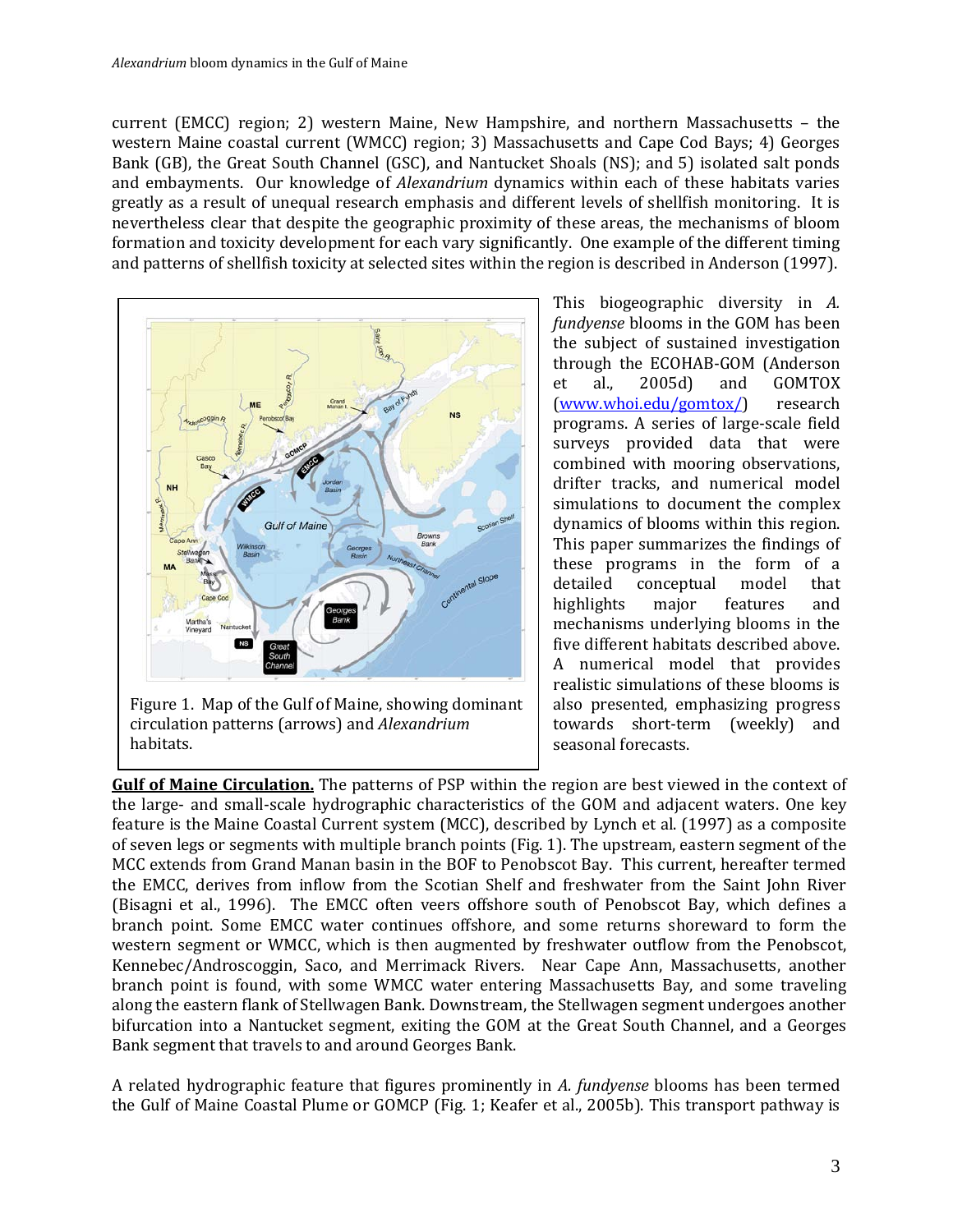shoreward of the EMCC and carries low salinity water from the BOF and eastern Maine across the mouth of Penobscot Bay and into the western GOM where it merges with western river plumes. This transport is density-driven and influenced by wind as well as the large-scale GOM circulation.

Massachusetts Bay (which includes Cape Cod Bay) is a semi-enclosed basin bounded on the east by the relatively shallow waters of Stellwagen Bank (Fig. 1). The dominant circulation regime in the bay is a counterclockwise flow that enters the bay just south of Cape Ann, travels south through most of Massachusetts Bay, and exits through a deep channel between the southern end of Stellwagen Bank and Provincetown at the tip of Cape Cod, heading offshore toward Georges Bank and southern waters via the Great South Channel (Geyer et al., 1992). Superimposed on this pattern are episodic intrusions of low-salinity water from the WMCC, which enter Massachusetts Bay around Cape Ann (Butman, 1975; Franks and Anderson, 1992). This area represents another fork or bifurcation point in the MCC system. Depending on the local wind stress, water from the WMCC can either enter the bay or bypass it entirely, traveling instead along the eastern flank of Stellwagen Bank toward Georges Bank.

**Cyst Seedbeds.** A key element of *A. fundyense* bloom dynamics is the existence of two large, benthic accumulations of dormant cysts, termed "seedbeds". These were revealed in survey cruises that mapped out the concentrations of cysts in bottom sediments from Massachusetts Bay to the Bay of Fundy (Anderson et al., 2005c). Two large areas of accumulation are typically evident – one at the mouth of the Bay of Fundy, and the other offshore of Penobscot and Casco Bays in mid-coast Maine. These are seen as dashed, outlined areas in Fig. 2. In between these deposition sites, cysts are found, but at much lower concentrations. Likewise, in shallow, nearshore waters along the coast, *A. fundyense* cysts are found, but at concentrations that are typically 10-100 times lower than in the offshore seedbeds (Anderson et al., 2005c).

# **THE** *ALEXANDRIUM FUNDYENSE* **CONCEPTUAL MODEL**

Anderson (1997) first described the different *A. fundyense* habitats in the GOM and highlighted some of the oceanographic and biological processes that lead to toxicity in each. Additional data was provided by the 5-year ECOHAB-GOM program, which in turn led to a revision in our thinking in some respects. Several conceptual models were proposed for the region (Anderson et al., 2005c; McGillicuddy et al., 2005; Townsend et al., 2001), derived from different approaches, but with many features in common, and some differences as well. Here, these models are presented in the context of the five habitats, as that proves to be a useful framework within which to view the complex workings of the entire GOM system.

**Localized blooms in embayments, salt ponds, and sounds.** The GOM has many small bodies of water that are linked to the open coast, but often through narrow, constricted channels that restrict exchange. Several of these salt ponds, embayments or sounds have been studied extensively on Cape Cod (e.g., Anderson et al., 1983), and provide the data needed to generalize the bloom dynamics for such systems elsewhere in the GOM.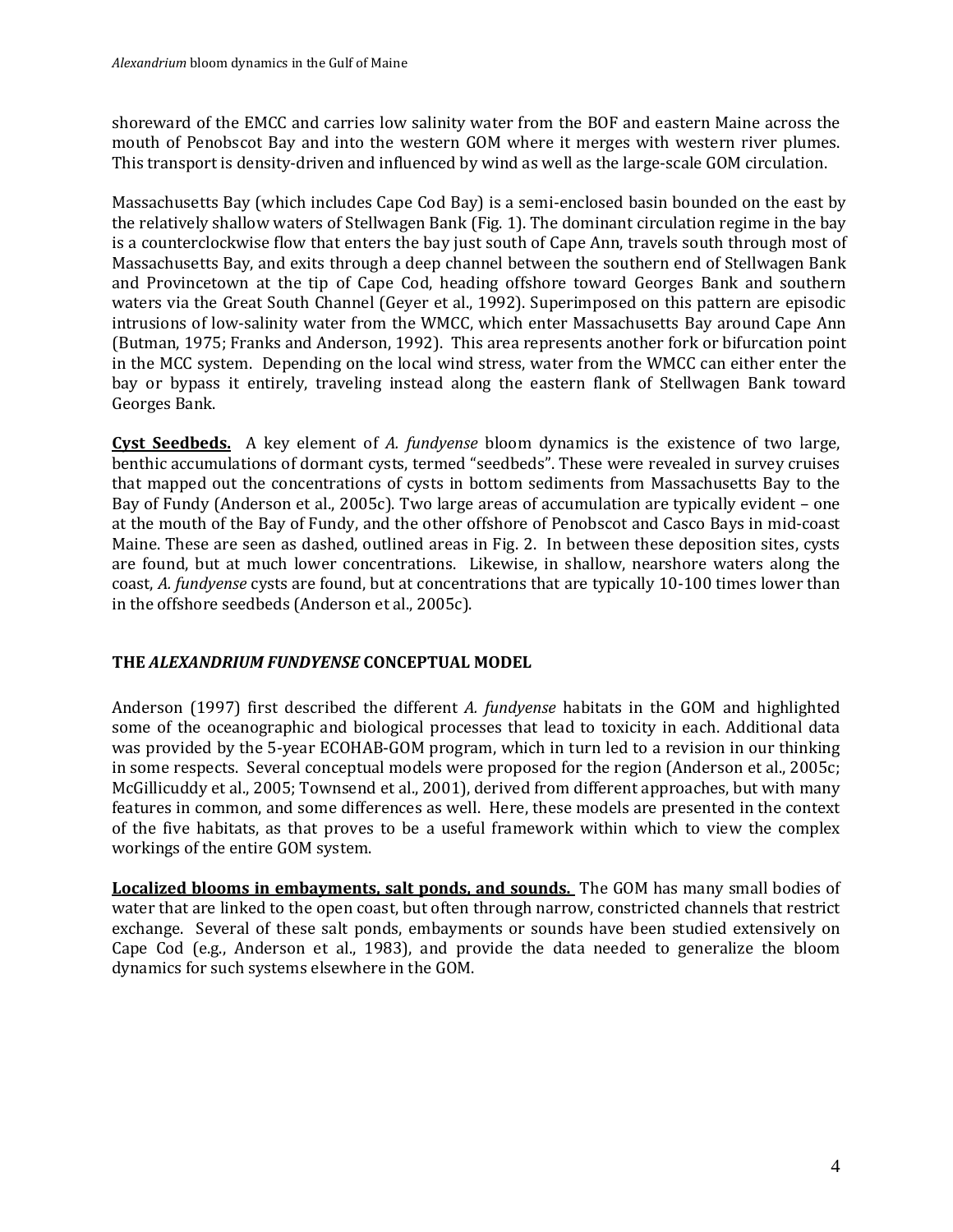

These locations can be viewed as "point sources" of toxicity, in that *A. fundyense* populations originate within the embayments or estuaries from in situ germination from isolated cyst seedbeds. Because of limited tidal flushing or exchange, the resulting blooms are localized, and as a result, upon bloom termination, they are self-seeding as well, leading to recurrent, annual outbreaks. In the GOM, localized blooms of this type are scattered<br>but common, perhaps best common, exemplified by the outbreaks that occur in Lumbo's Hole near Casco Bay. This embayment typically develops toxicity earlier than is the case along the open coast of Maine. The toxicity that occurs within these localized embayments can reach very high levels, and is thus very important in the overall

pattern of PSP toxicity in the region, but it is evident that these outbreaks are largely independent of the broad-scale blooms that occur along the open coast. Figure 2 depicts the manner in which these blooms can communicate with open coastal waters if they grow sufficiently large and if transport occurs though tidal exchange or rainfall-induced outflow events. This is, of course,



retentive gyre that leads to large blooms, and a new

deposit of cysts each year.

dependent on their proximity to the open coast, and the extent of water exchange.

**The Bay of Fundy.** The Bay of Fundy is critically important to the large-scale PSP problem in the GOM. The large cyst seedbed at the mouth of the bay produces motile cells that divide and accumulate within a retentive gyre of water that circulates to the east of Grand<br>Manan Island (Fig. 3). A Manan Island (Fig. 3). A combination of localized cyst germination and this eddy feature<br>leads to the growth and leads to the growth and accumulation of large populations of *A. fundyense* cells, resulting in high levels of toxicity in that region year after year. At the termination of these blooms, new cysts are deposited in the large seedbed at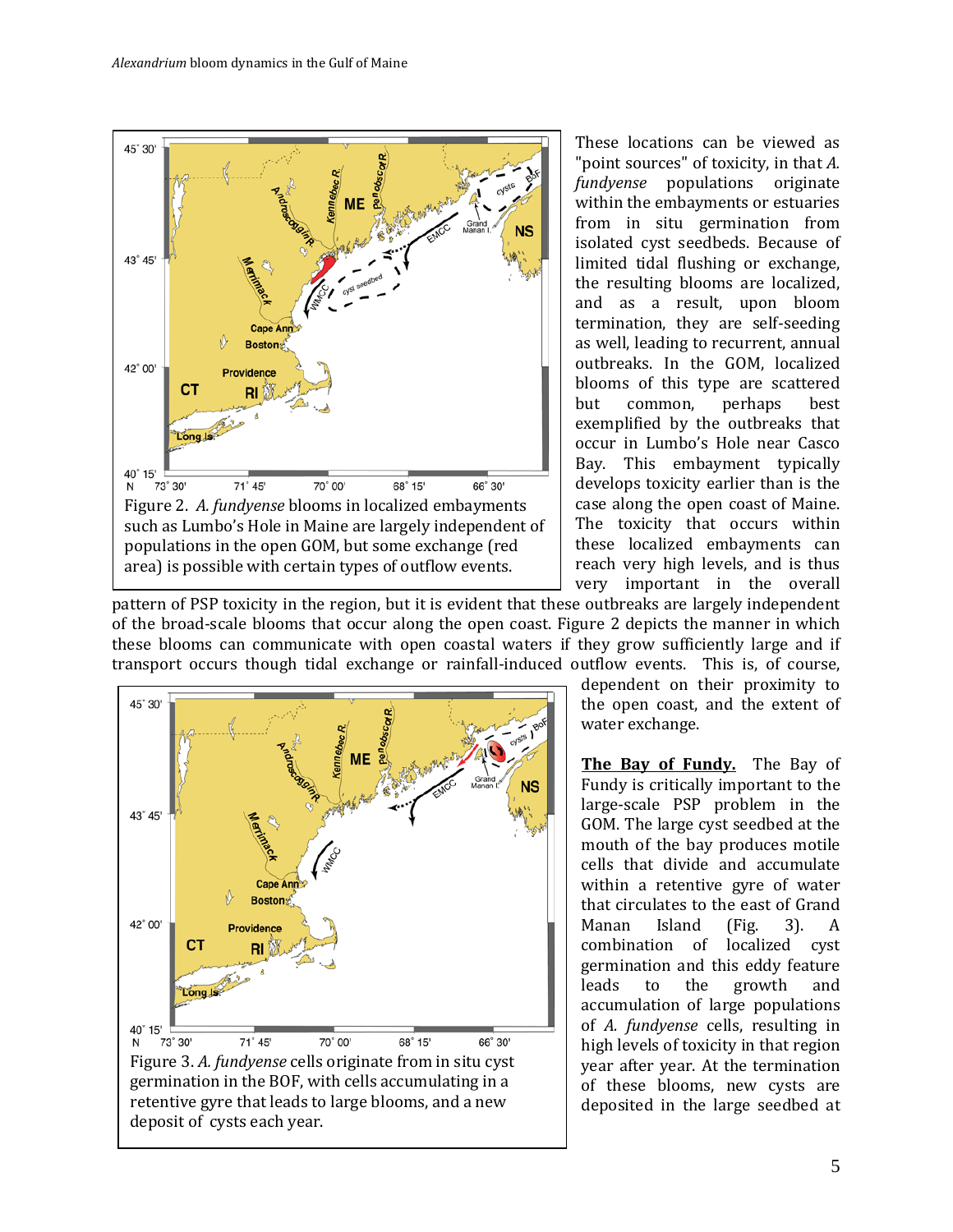that location, providing the inoculum for future blooms. It is thus a self-seeding area, but as highlighted below, it is leaky or "propagatory" as well (Anderson et al., 2005c; Aretxabaleta et al. 2009).

**Eastern Maine the EMCC region.** As shown in Fig. 4, some cells that originate and grow within the Bay of Fundy escape around Grand Manan Island and enter the eastern segment of the Maine coastal current (EMCC). Initially, these cells do not grow very fast, due to the cold temperatures and



turbulent mixing of this water mass (Townsend et al., 2001). As these cells are transported to the west in the EMCC, the water mass begins to warm and stratify**,** creating more favorable growth conditions. Cells accumulate in greatest abundance at the distal end of the EMCC, and along its boundaries.

A prominent feature of the EMCC is the manner in which it veers offshore near Penobscot Bay (Fig. 1). As explained by Pettigrew et al. (2005), this offshore deviation does not always occur, so under certain situations (such as with sustained downwelling-favorable winds), water from the EMCC continues in the alongshore direction, joining with and forming a substantial part of the WMCC. Blooms of *A. fundyense* in the EMCC region are thus linked to

populations that develop within the Bay of Fundy, and their subsequent growth and delivery to shellfish via the EMCC. A related and potentially very important pathway is the Gulf of Maine Coastal Plume (GOMCP) that travels inshore of the EMCC (Keafer et al., 2005b). Derived from fresh water outflow from the Saint John River in the Bay of Fundy, as well as other Gulf of Maine rivers, this nearshore current provides an "inside track" with suitable growing conditions for *A. fundyense.*  The relative importance of cells in the GOMCP versus the EMCC is not known. Both appear to be important transport pathways for *A. fundyense.*

**Western Maine, New Hampshire and Northern Massachusetts – the WMCC region.** As shown in Fig. 5, blooms within the western Maine region derive their cells from two different sources. One is from cells in the EMCC that are delivered to the WMCC through episodic transport events driven by downwelling-favorable winds and other forcings (Luerrssen and Thomas 2005; Keafer et al., 2005a). The second is from germination of cysts in the Casco Bay/Penobscot Bay offshore seedbed (Anderson et al., 2005c). Our view is that the later mechanism is dominant in the early bloom season (i.e. April, early May), whereas delivery of populations from the EMCC becomes more significant in late May, June, and July.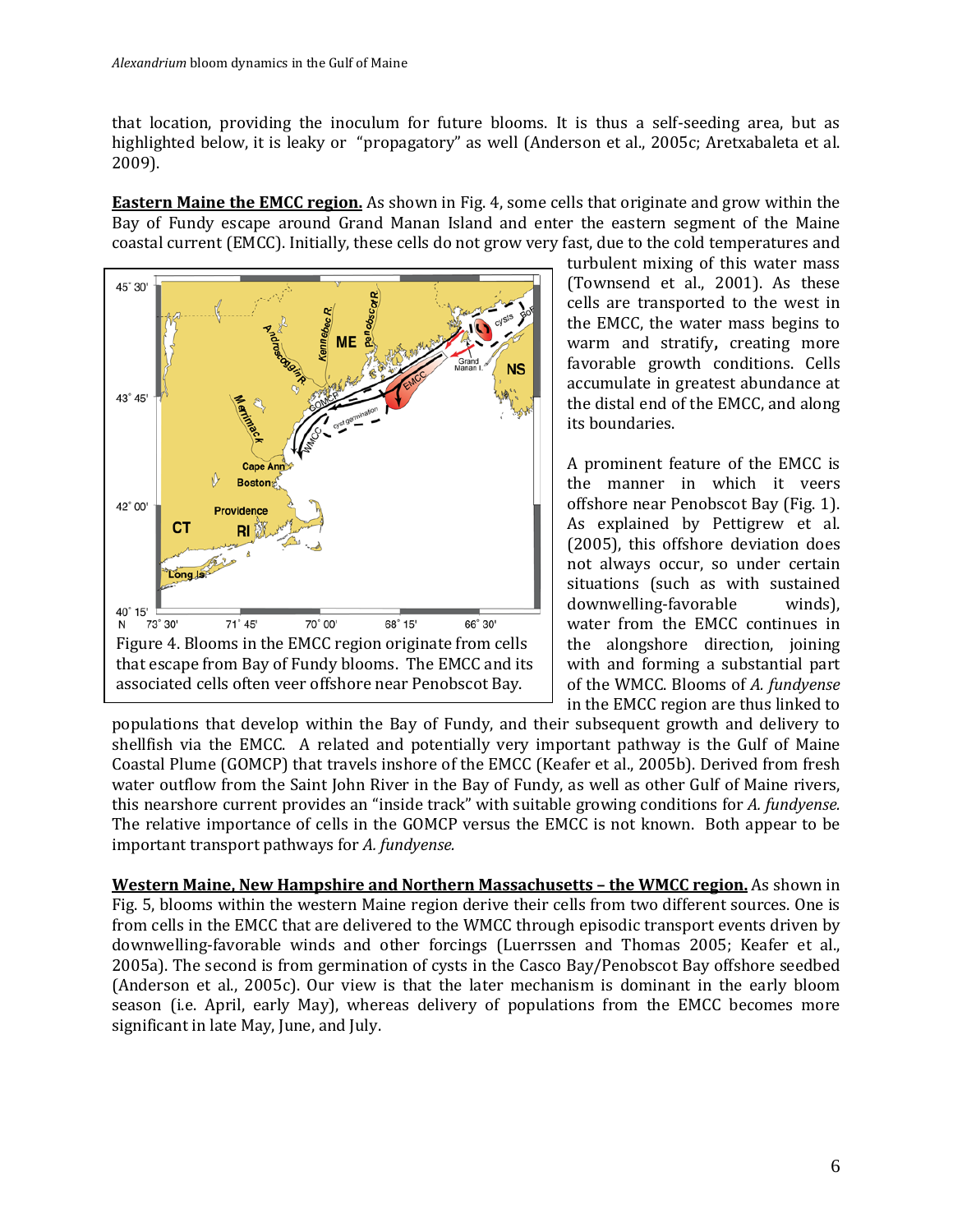

The behavior of the WMCC, and in particular the extent to which it is<br>influenced by upwellinginfluenced by upwellingdownwelling-favorable winds has been described previously (Franks and Anderson, 1992: Anderson et al., 2005a). Winds from the 2005a). Winds from southwest cause upwelling that transports the WMCC offshore and thus removes the toxic cells in that water mass from the nearshore shellfish, reducing the threat of PSP toxicity. In contrast, winds from the east or northeast cause northeast downwelling-favorable conditions that push the WMCC closer to shore and accelerate its movement to the south and west. This is associated with rapid increases in toxicity and propagation of the PSP outbreak to western and southern waters (the plume-advection hypothesis of plume-advection Franks and Anderson, 1992 and

Anderson et al., 2005a).

Also shown in Figure 5 is the importance of a branch point in the WMCC near Cape Ann, Massachusetts. At the northern entrance to Massachusetts Bay, WMCC water can either continue directly to the south along the eastern flank of Stellwagen Bank and then out to sea, or with downwelling-favorable wind forcing, can turn to the right and enter the Bay. The extent to which this latter pathway occurs is directly related to the patterns of toxicity within Massachusetts Bay. In essence, the cells that cause toxicity within the Bay originate in the north and are delivered to the bay by the WMCC. Development of toxicity can thus be very rapid, if the populations that are delivered are substantial in size, as happened in 2005 during a massive regional *A. fundyense* bloom (Anderson et al., 2005b). Localized, in situ development of *A. fundyense* blooms does not generally occur in Massachusetts Bay.

**Georges Bank, Nantucket Shoals, and Southern Waters.** Since the mid-1960s, PSP toxins have occasionally been found in scallop digestive glands from Georges Bank, a shallow, well-mixed fishing ground located several hundred kilometers east of Cape Cod (Bourne, 1965; Jamieson and Chandler, 1983). In 1989, however, PSP toxins were detected in shellfish from the American sector of Georges Bank, (White et al., 1993). The source of the Georges Bank toxin remains unknown to this day. Recent measurements have also documented PSP toxins in sea scallops, ocean quahogs, and surf clams from nearby areas along the Great South Channel – including Nantucket Shoals (G. Day, R. Taylor, unpub. data).

This offshore area of the GOM is the subject of an ongoing program called GOMTOX. During survey cruises on Georges Bank in 2007, 2008 and 2010, considerable interannual variability has been observed in *A. fundyense* cell abundance over the Bank, ranging from widespread and long-lasting blooms in 2007 to small or short-lived outbreaks in 2008 and 2010 (unpublished data). The source of the cells that inoculate the Bank is unknown, but once introduced to those waters, bloom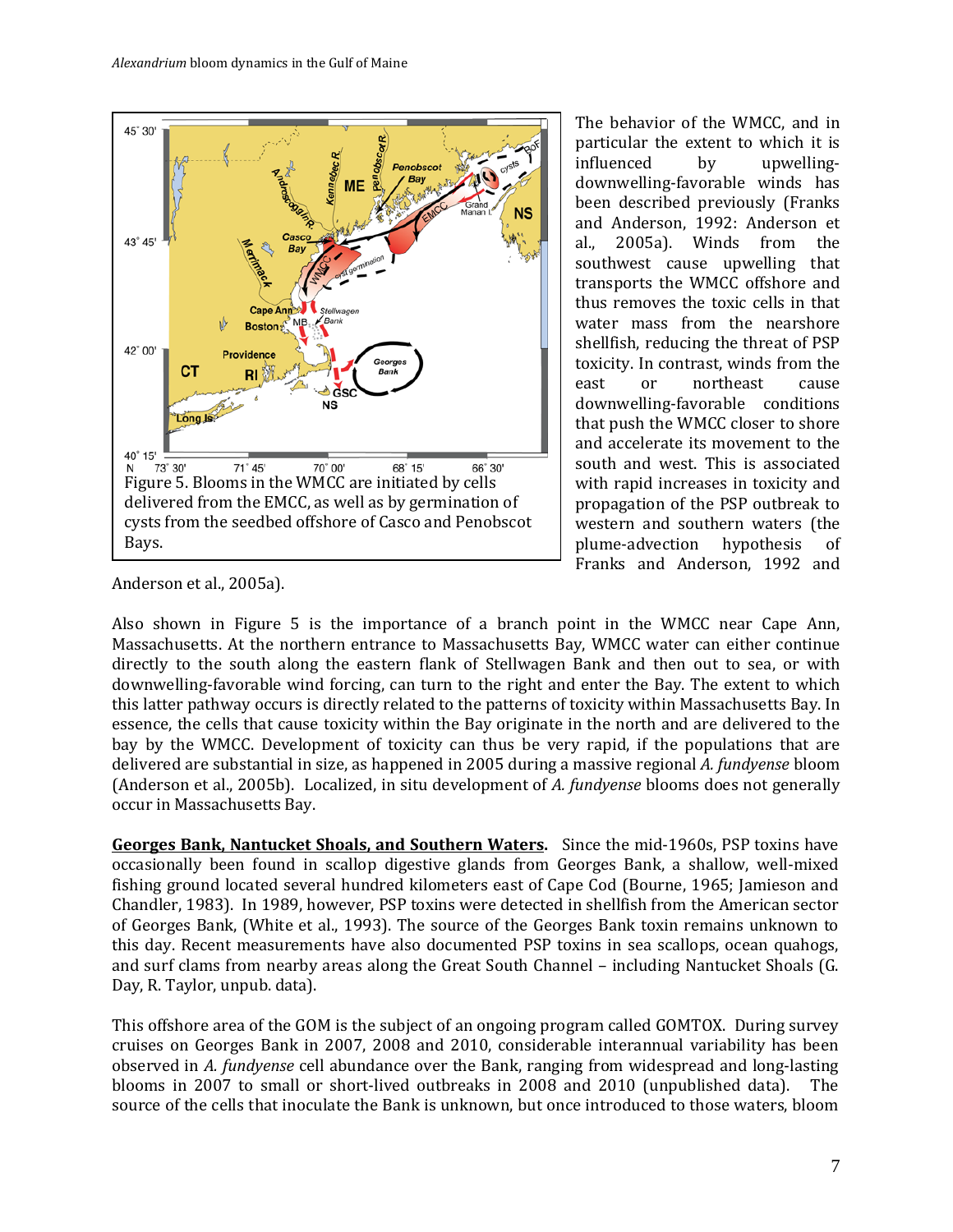dynamics appears to be regulated by in situ growth and retention mechanisms (D. J. McGillicuddy, unpub. data).

### **HINDCASTING AND FORECASTING EFFORTS**

A coupled physical/biological model of *A. fundyense* population dynamics in the Gulf of Maine has



Fig. 6. Snapshots of model output on May 22, 2005 for the central hindcast for 2005 using the 2004 cyst map (A) and three sensitivity experiments that utilized: (B) the 1997 cyst map; (C) 2004 instead of 2005 winds, and (D) 2004 instead of 2005 river discharge. The left side of each panel shows the surface expression of the bloom, while the right portion shows vertical sections of cross-shore transects (purple lines) that reveal the input of cells from germinated cysts. Inoculation from the western Gulf of Maine and Bay of Fundy cyst seedbeds are evident in sections 2,3,4, and 6 counting from left to right. Colors denote *A. fundyense* abundance in [ $log10$  (Cell concentration (cells  $l^{-1}$ ) + 1). Figure was adapted from He et al. (2008b). An animated version of the central hindcast is available **at** 

http://omgrhe.meas.ncsu.edu/Redtide/Redtide\_05/Redtide\_2005\_ sensitivity.mov

been developed that is consistent with the above conceptual model (e.g., McGillicuddy et al., 2005; Anderson et al., 2005c; He et al., 2008; Li et al., 2009). The model is initiated from large-scale maps of cyst distribution, with germination rates parameterized through laboratory experiments. Likewise, the growth of the resulting vegetative cells is regulated by light, temperature, and salinity, again parameterized using laboratory cultures.

In a novel application of this model, field observations were combined with numerical model hindcast simulations to identify the dominant factor leading to a massive 2005 *Alexandrium* bloom outbreak (He et al., 2008). Anderson et al. (2005b) proposed three factors to explain the 2005 bloom: 1) high abundance of resting cysts that provided a large inoculum; 2) storms with strong northeast winds that carried toxic cells towards, and along the coast; and 3) abundant fresh water runoff, providing macro- and micronutrients, a stratified water

column, and an alongshore (towards the southwest) transport mechanism. These factors were evaluated using a sensitivity analysis that utilized field observations in the *A. fundyense* population dynamics model (He et al., 2008).

A snapshot from the 2005 hindcast simulation that used the 2004 cyst data (hereafter termed the central hindcast illustrates the bloom's regional-scale characteristics (Fig. 6A). Recently germinated cells swimming upward from the western Gulf of Maine and Bay of Fundy cyst seedbeds are evident in vertical transects. Germinated cells inoculate the coastal current system, which flows from northeast to southwest and then spreads offshore in the south. Large-scale characteristics of the simulation are generally consistent with field observations (Fig. 6).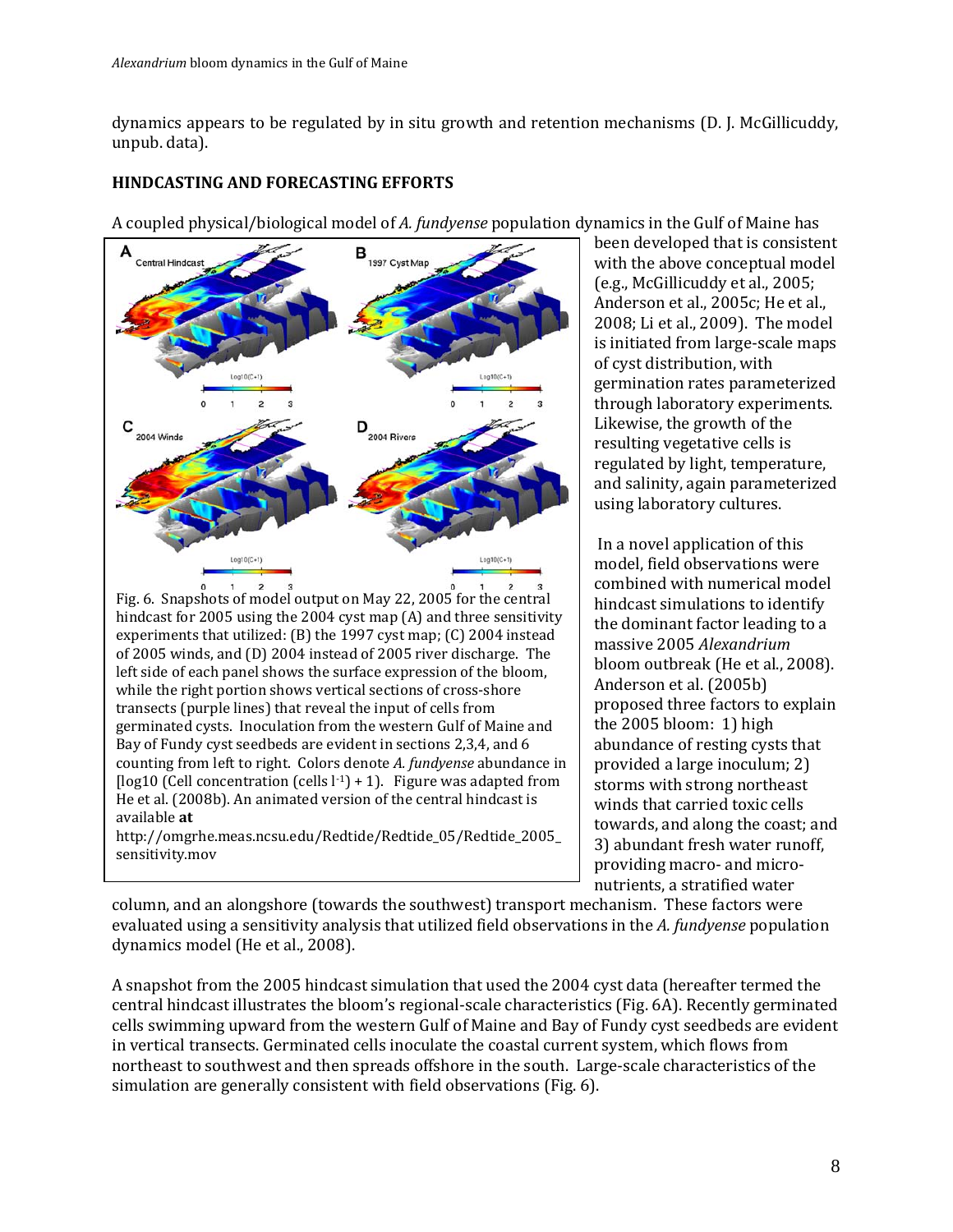Initial conditions of the three sensitivity experiments were identical to the central hindcast in all respects except: experiment 1 utilized the 1997 cyst map instead of 2004; experiment 2 was forced by winds from a more typical year (2004) instead of the strong downwelling-favorable winds of 2005; experiment 3 used riverine discharge from a typical year (2004) instead of the anomalously large discharge of 2005.

This sensitivity analysis suggesed that high cyst abundance in the WGOM was the main cause of the 2005 bloom. Wind forcing was an important regulator, in the form of both episodic bursts of northeast winds and the downwelling-favorable mean condition, causing onshore advection of offshore populations. The anomalously high river runoff enhanced alongshore transport near the coast, but had limited impact on the gulf-wide bloom distribution.

These and other results demonstrate that model simulations initiated from *A. fundyense* cyst distributions capture large-scale seasonal patterns in the distribution and abundance of vegetative cells. Cyst abundance is a first-order predictor of regional bloom magnitude the following year in the WGOM, suggesting that cyst abundance may hold the key to interannual forecasts of PSP severity, recognizing that other factors will determine the extent of population growth and delivery to shore. This is a major finding that is of significant importance in terms of bloom management and forecasting in the region.

# **Synoptic and seasonal forecasts**

The model was used to produce near-real-time quasi-operational nowcasts and forecasts for 2006, 2007, 2008, 2009, and 2010. Weekly updates were made available to a listserve of more than 150 managers and other officials and scientists involved with PSP outbreaks in the northeastern US. These weekly updates allowed the listserve members to go to a website where they could view the latest model simulations of that year's *Alexandrium* bloom, extended one week forward in time using weather forecasts. An example forecast can be seen at

[http://omglnx3.meas.ncsu.edu/yli/08forecast/dino\\_08.htm.](http://omglnx3.meas.ncsu.edu/yli/08forecast/dino_08.htm) Forecasts were also sent to researchers at sea to aid in the planning of sampling activities. Readers are also encouraged to visit the forecasting web site cited above to scrutinize the comparisons between simulated and predicted *A. fundyense* concentrations in 2008. Manuscripts describing these results are in preparation, and a brief report is available online at

[http://www.whoi.edu/oceanus/viewArticle.do?id=47406&sectionid=1021](http://www.whoi.edu/oceanus/viewArticle.do?id=47406§ionid=1021)

The reception for this information was highly positive, as it gave managers a view of the entire bloom in the Gulf each year, rather than just the scattered, alongshore shellfish toxicity records they receive from their own monitoring efforts. Each of these synoptic simulations was based on a regional map of *A. fundyense* cyst abundance in the Gulf of Maine. Results from a cyst survey in fall 2007 revealed that cyst abundance offshore of mid-coast Maine was 30% higher than in fall 2004, just prior to the historic bloom of 2005. The 2008 field season thus offered an exceptional opportunity for testing the hypothesis that the magnitude of the bloom in the western Gulf of Maine and southern New England is set by the abundance of resting cysts. In advance of the bloom season, the coupled physical-biological model was used to make a seasonal forecast using an ensemble of scenarios based on conditions from 2004-2007, made available to resource managers on the web at [http://omglnx3.meas.ncsu.edu/yli/simulation\\_new/08forecast/dino\\_08.htm](http://omglnx3.meas.ncsu.edu/yli/simulation_new/08forecast/dino_08.htm) . The simulations were initialized with zero cell concentration throughout the domain and the cyst map prescribed from fall 2007 observations. Each member of the ensemble was based on the hydrodynamic hindcast for each specific year, which affected the abundance and distribution of *A. fundyense* cells through environmental influences on germination, growth, mortality, and transport.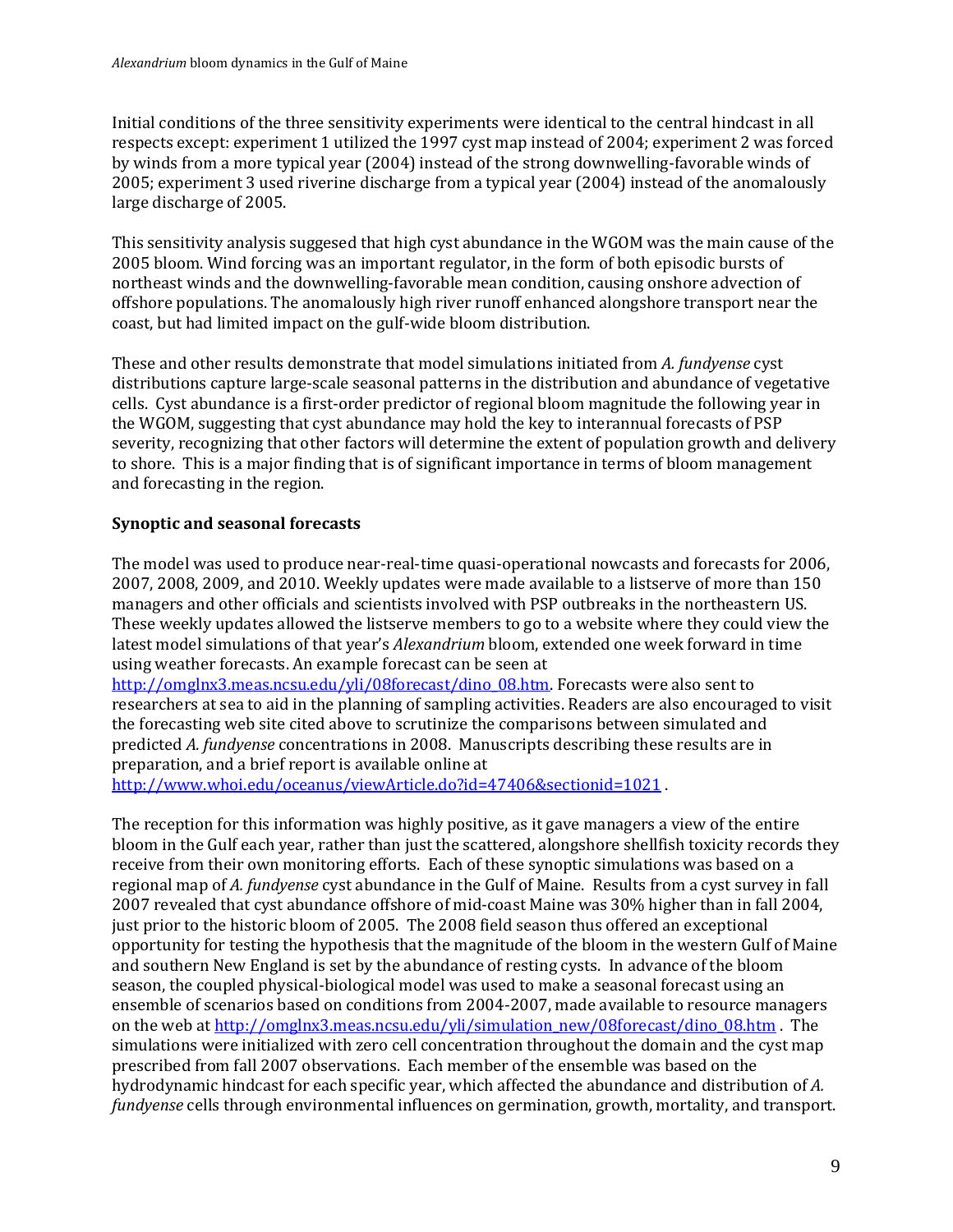Although the hindcasts for 2004-2007 did not span the range of all possible outcomes, they provided contrasting conditions including one with strong downwelling-favorable winds and anomalously high river discharge in May (2005) and one with near climatological conditions (2004). They also spanned the range from major PSP outbreak (2005) to moderate (2006, 2007) to low (2004) levels of toxicity. All of the simulations indicated a severe bloom in the western Gulf of Maine, on par with the historic bloom of 2005. A press release was issued (http://www.whoi.edu/page.do?pid=9779&tid=282&cid=41211&ct=162 ). This information was used by resource managers in staffing decisions in advance of the bloom and was seen by many as a major factor in the controlled and moderate response of the public and press during the outbreak, and thus in the reduced economic impacts compared to the 2005 event. The seasonal forecast was confirmed when a major bloom occurred, extending from Maine through New Hampshire and much of Massachusetts, leading to federal emergency assistance to these three states because of the "failed fishery".

This seasonal forecast of the 2008 outbreak is a major breakthrough, as it represents the first prediction of a red tide or HAB on a regional scale, and speaks to the advanced nature of our understanding of the *A. fundyense* bloom dynamics in the Gulf of Maine, and to the sophistication and accuracy of our numerical model.

In 2009, a "moderately large" outbreak was forecast, based on the lower cyst abundance observed in the fall, 2008 (se[e http://www.whoi.edu/page.do?pid=24039&tid=282&cid=56567](http://www.whoi.edu/page.do?pid=24039&tid=282&cid=56567) ). This forecast was generally accurate, since the toxicity was more limited in scale than in the previous year, extending only to the middle of Massachusetts Bay. However, a resurgence of toxicity in June and July occurred in Maine, leading to very high and prolonged toxicity in that state. This second wave of toxicity could not have been anticipated in the seasonal forecast, and reflected unusual wind patterns in June and July.

### **OVERVIEW**

The conceptual and numerical models described herein are a result of more than a decade of detailed study of *A. fundyense* dynamics over a large area in the GOM. The models are extraordinarily useful research and management tools that help to guide decisions about closures and re-openings of harvest sites, support forecasts and predictions that are of use to shellfish industry and resource managers, and that in general, provide a context against which blooms and toxicity observations can be viewed.

Looking back, one can highlight the information needs and analytical approaches that can help other countries or regions develop similar conceptual models for HABs and their waters. First and foremost, one needs a detailed understanding of the hydrography of the area under investigation, including adjacent waters that influence the localized flows. Major current systems need to be identified and characterized, as well as the episodic movements of water associated with storm runoff, upwelling, downwelling, and other factors. Moored instruments and survey cruises are needed to characterize this hydrography to provide data to numerical models that are critical in the development of an understanding of HAB dynamics. Initially, the numerical models should focus entirely on the physics of the region, but ultimately, biological elements can be added (e.g. Stock et al., 2005) that can be very useful in understanding HAB dynamics. For a cyst-forming HAB species like *Alexandrium fundyense*, much of the biological model formulation has already been accomplished, and can be adapted to the strains of this or related species in a different area following some laboratory studies to derive growth rate and germination rate as a function of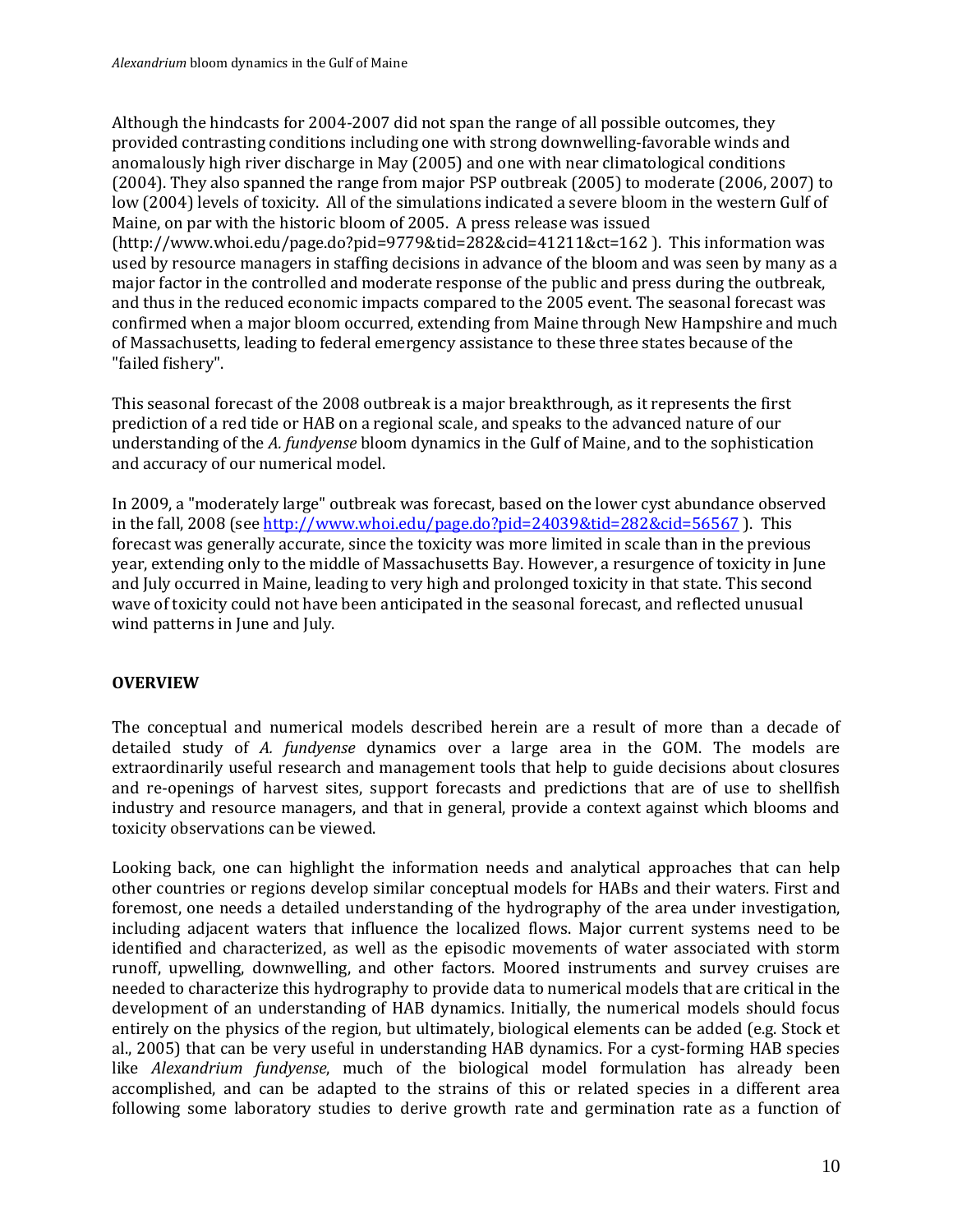temperature, light, and salinity. More sophisticated efforts might include nutrient uptake kinetics, as this can be useful in forecasting the decline of blooms in the locations where cysts will be formed and deposited. This is important as initial conditions for physical/biological model-forming species. Grazing may need to be considered as well, but this is a difficult issue to resolve in any detail. In our formulations, we have utilized a constant grazing rate of ten percent per day, with a temperature function (Q10). It is simplistic, but does do an adequate job with bloom termination based on the match between our simulations and observations.

Another key feature in the development and application of conceptual models like that described here is the documentation of the nutrient environment that the HAB species will occupy. Survey cruises will provide large-scale snapshots of the nutrient fields, but these change constantly, and are quickly out of date. We have found it useful to utilize "climatological" or long term average nutrient fields for the modeling efforts. These have been derived for the GOM region on the basis of numerous shipboard surveys conducted throughout the years, with those data being compiled and related to parameters such as temperature and salinity. The development of climatological nutrient fields is thus an important priority for those wishing to develop conceptual models in a particular region.

Our conceptual model for *A. fundyense* in the GOM will undoubtedly be refined and modified through time. In its present form, however, it is already proving very useful as a management tool and as a means to communicate the nature of the HAB phenomenon to the public, the press, and to agency officials. Development of such models for HABs in other regions requires a systemic approach whereby the key hydrographic and biological features of the system are identified, characterized, and ultimately modeled. Conceptual models and numerical models are best formulated in parallel, as each provides information and insights to the other. Effective management and mitigation of HABs are greatly facilitated by these efforts.

# **Acknowledgements**

This work was supported in part by grants from the ECOHAB (NOAA Grant NA06NOS4780245) program and the Woods Hole Center for Oceans and Human Health (NSF Grants OCE-0430724 and OCE-0911031**;** NIEHS Grant P50ES012742-01. This is contribution number 618 from the ECOHAB program.

# **References**

- Anderson, D.M. 1997. Bloom dynamics of toxic *Alexandrium* species in the northeastern United States. Limnol. Oceanogr. 42: 1009-1022.
- Anderson, D.M. and D. Wall. 1978. Potential importance of benthic cysts *of Gonyaulax tamarensis* and *G. excavata* in initiating toxic dinoflagellate blooms. J. Phycol. 14: 224-234.
- Anderson, D.M., S.W. Chisholm, and C.J. Watras. 1983. The importance of life cycle events in the population dynamics of *Gonyaulax tamarensis*. Mar. Biol. 76: 179-183.
- Anderson, D.M., B.A. Keafer, W.R. Geyer, R.P. Signell, and T.C. Loder. 2005a. Toxic *Alexandrium* blooms in the western Gulf of Maine: The plume advection hypothesis revisited. Limnol. Oceanogr. 50(1): 328-345.
- Anderson, D.M., B.A. Keafer, D.J. McGillicuddy, M.J. Mickelson, K.E. Keay, P.S. Libby, J.P. Manning, C.A. Mayo, D.K. Whittaker, J.M. Hickey, R. He, D.R. Lynch, and K.W. Smith. 2005b. Initial observations of the 2005 *Alexandrium fundyense* bloom in southern New England: General patterns and mechanisms. Deep-Sea Res. II 52(19-21): 2856-2876.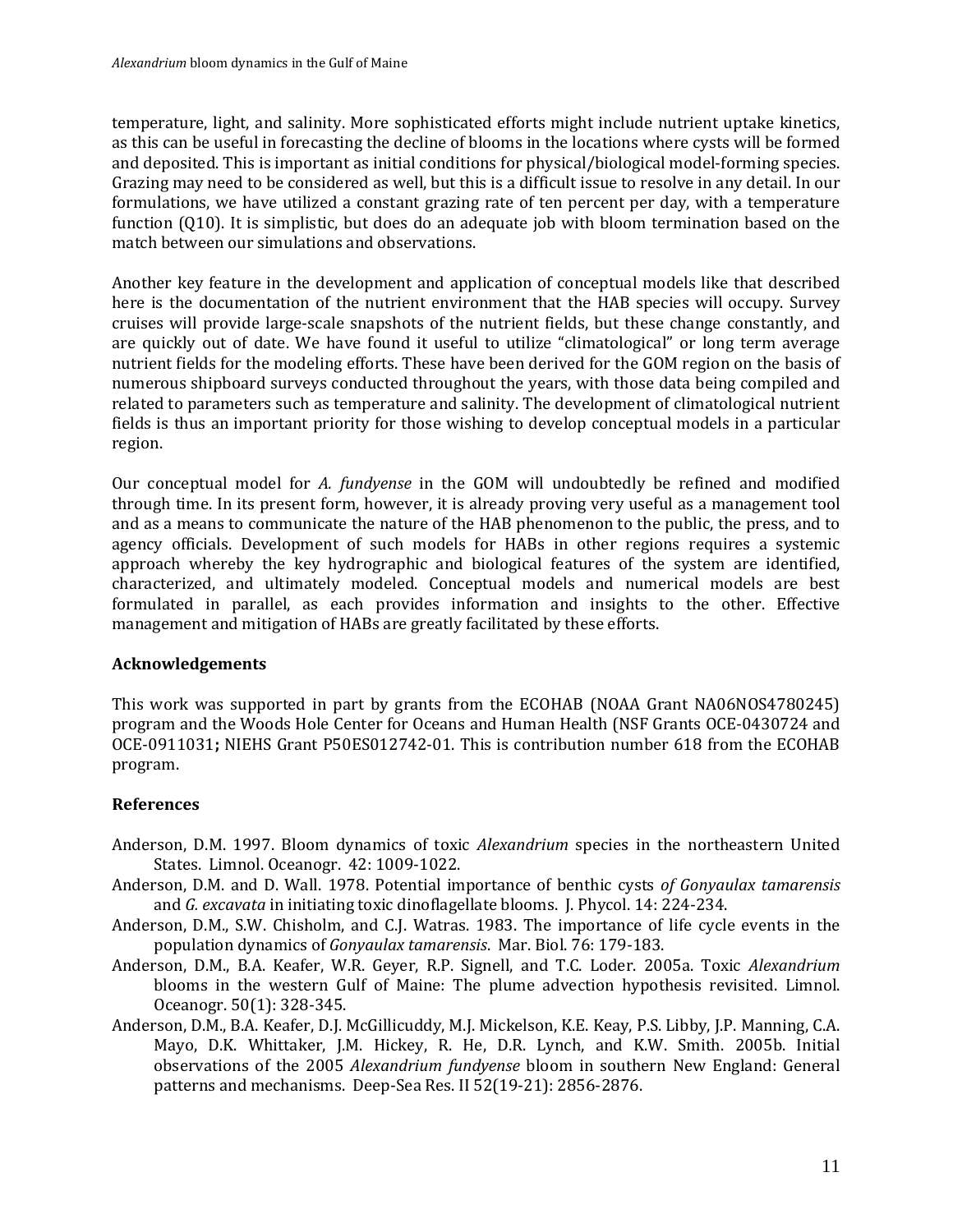- Anderson, D.M., D.M. Kulis, G.J. Doucette, J.C. Gallager and E. Balech. 1994. Biogeography of toxic dinoflagellates in the genus *Alexandrium* from the northeast United States and Canada as determined by morphology, bioluminescence, toxin composition, and mating compatibility. Mar. Biol. 120: 467-478.
- Anderson, D.M., C.A. Stock, B.A. Keafer, A. Bronzino Nelson, B. Thompson, D.J. McGillicuddy, M. Keller, P.A. Matrai, and J. Martin. 2005c. *Alexandrium fundyense* cyst dynamics in the Gulf of Maine. Deep-Sea Res. II 52(19-21): 2522-2542.
- Anderson, D.M., D.W. Townsend, D.J. McGillicuddy, and J.T. Turner (eds). 2005d. The Ecology and Oceanography of Toxic *Alexandrium fundyense* Blooms in the Gulf of Maine*.* Deep-Sea Res. II 52: (19-21): 2365-2876.
- Aretxabaleta, A. L., D.J. McGillicuddy Jr., K.W. Smith, J. P. Manning, and D. R. Lynch. 2009. Simulations of the Bay of Fundy Gyre: 2. Hindcasts for 2005-2007 Reveal Interannual Variability in Retentiveness. J. Geophy. Res. 114 : C09005 doi:10.1029/2008JC004948.
- Bisagni, J.J., D.J. Gifford, and C.M. Ruhsam. 1996. The spatial and temporal distribution of the Maine coastal current during 1982. Cont. Shelf Res. 16: 1-24.
- Bourne, N. 1965. Paralytic shellfish poisoning in sea scallops (*Plecopecten magellanicus*, Gmelin). J. Fish Res. Bd. Canada 22: 1137-1149.
- Butman, B., 1975. On the dynamics of shallow water currents in Massachusetts Bay and on the New England Continental Shelf. Ph.D. Dissertation, Massachusetts Institute of Technology and Woods Hole Oceanographic Institution, WHOI Technical Report 77-15.
- Franks, P.J.S. and D.M. Anderson. 1992. Alongshore transport of a toxic phytoplankton bloom in a buoyancy current: *Alexandrium tamarensis* in the Gulf of Maine. Mar. Biol. 112: 153-164.
- Geyer, W.R., G.B. Gardner, W.S. Brown, J. Irish, B. Butman, T. Loder, and R.P. Signell. 1992. Physical Oceanographic Investigation of Massachusetts and Cape Cod Bays. Massachusetts Bays Program, Boston MA.
- He, R. and D. J. McGillicuddy. 2008a. Gulf of Maine circulation and Harmful Algal Bloom in Summer 2005 - Part 1: In-situ Observation, J. Geophys. Res. 113, C07039, doi:10.1029/2007JC004691.
- He, R., D. J. McGillicuddy, D. Anderson and B. Keafer. 2008b. Gulf of Maine Circulation and Harmful Algal Bloom in Summer 2005- Part 2: Coupled Biophysical Modeling, J. Geophys. Res. 113, C07040, doi:10.1029/2007JC004602.
- Hurst, J.W., Jr. 1975. History of paralytic shellfish poisoning on the Maine coast. pp. 525-528, In: LoCicero, V.R. (ed.), *Toxic Dinoflagellate Blooms.* Proceedings of the International Conference (lst) Massachusetts Science and Technology Foundation.
- Jamieson, G.S. and R.A. Chandler. 1983. Paralytic shellfish poison in sea scallops (*Placopecten magellanicus*) in the west Atlantic. Can. J. Fish. Aquat. Sci. 40: 313-318.
- Keafer, B.A., J.H. Churchill, and D.M. Anderson. 2005a. Blooms of the toxic dinoflagellate, *Alexandrium fundyense*, in the Casco Bay region of the western Gulf of Maine: Advection from offshore source populations and interactions with the Kennebec River plume. Deep-Sea Res. II 52(19-21): 2631-2655.
- Keafer, B.A., J.H. Churchill, D.J. McGillicuddy, and D.M. Anderson. 2005b. Bloom development and transport of toxic *Alexandrium fundyense* populations within a coastal plume in the Gulf of Maine. Deep-Sea Res. II 52(19-21): 2674-2697.
- Li, Y., R. He, D.J. McGillicuddy, Jr., D.M. Anderson, and B.A. Keafer. 2009. Investigation of the 2006 *Alexandrium fundyense* bloom in the Gulf of Maine: In situ observations and numerical modeling. Cont. Shelf Res. 29(17): 2069-2082.
- Luerssen, R.M., A.C. Thomas, and J. Hurst. 2005. Relationships between satellite-measured thermal features and *Alexandrium*-imposed toxicity in the Gulf of Maine. Deep-Sea Res. II 52(19-21): 2656-2673, doi: 10.1016/j.csr.2009.07.012.